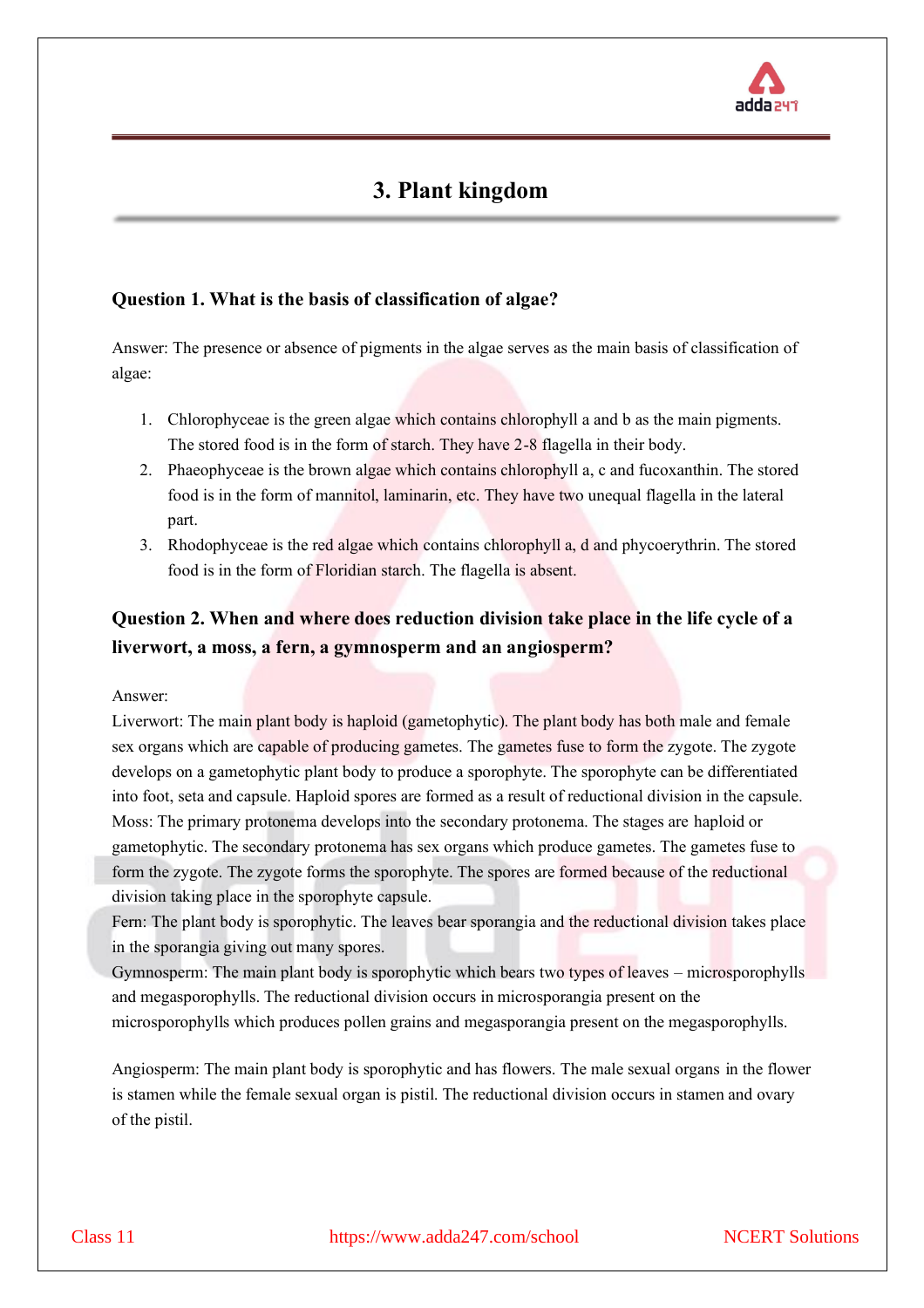

### **Question 3. Name three groups of plants that bear archegonia. Briefly describe the life cycle of any of them.**

Answer: Archegonium is the female sexual organ that produces female gamete or egg. The archegonium is present in the life cycles of bryophytes, pteridophytes and gymnosperms. Life cycle of a fern:

*Dryopteris* is the common fern composed of pinnately compound leaves. The main plant body is sporophytic. The sporangia are present on the lower surfaces of the mature leaves. The sporangium has spore mother cells which undergo meiosis to give rise to haploid spores. The spores on maturing produce heart-shaped gametophyte called prothallus. The prothallus consists of male and female sexual organs known as antheridia and archegonia respectively. Antheridia produces sperms which flows to the archegonia in water. Archegonia produces an egg. The zygote forms the sporophyte and young plants come out from archegonium.

## **Question 4. Mention the ploidy of the following: protonemal cells of a moss; primary endosperm nucleus in dicot, leaf cell of a moss; prothallus cell of a fern, gemma cell in Marchantia: meristem cell of a monocot, ovum of a liverwort and zygote of a fern.**

Answer: Protonemal cell – Haploid (n) Primary endosperm nucleus of dicot – Triploid (3n) Leaf cell of moss – Haploid (n) Prothallus cell of the fern – Haploid (n) Gemma cell of Marchantia – Haploid (n) Meristem cell of monocot – Diploid (2n) Ovum of the liverwort – Haploid (n) Zygote of a fern  $-$  Diploid  $(2n)$ 

#### **Question 5. Write a note on economic importance of algae and gymnosperms.**

Answer: Economic importance of algae:

- 1. *Gelidium* and *Gracilaria* are used in the manufacturing of agar which can be used in the preparation of jellies, puddings, cream etc.
- 2. The brown algae are menace for shipping.
- 3. *Porphyra, Laminaria* and *Sargassum* are used as food.
- 4. *Chlorella* is used to manufacture antibiotic chlorellin.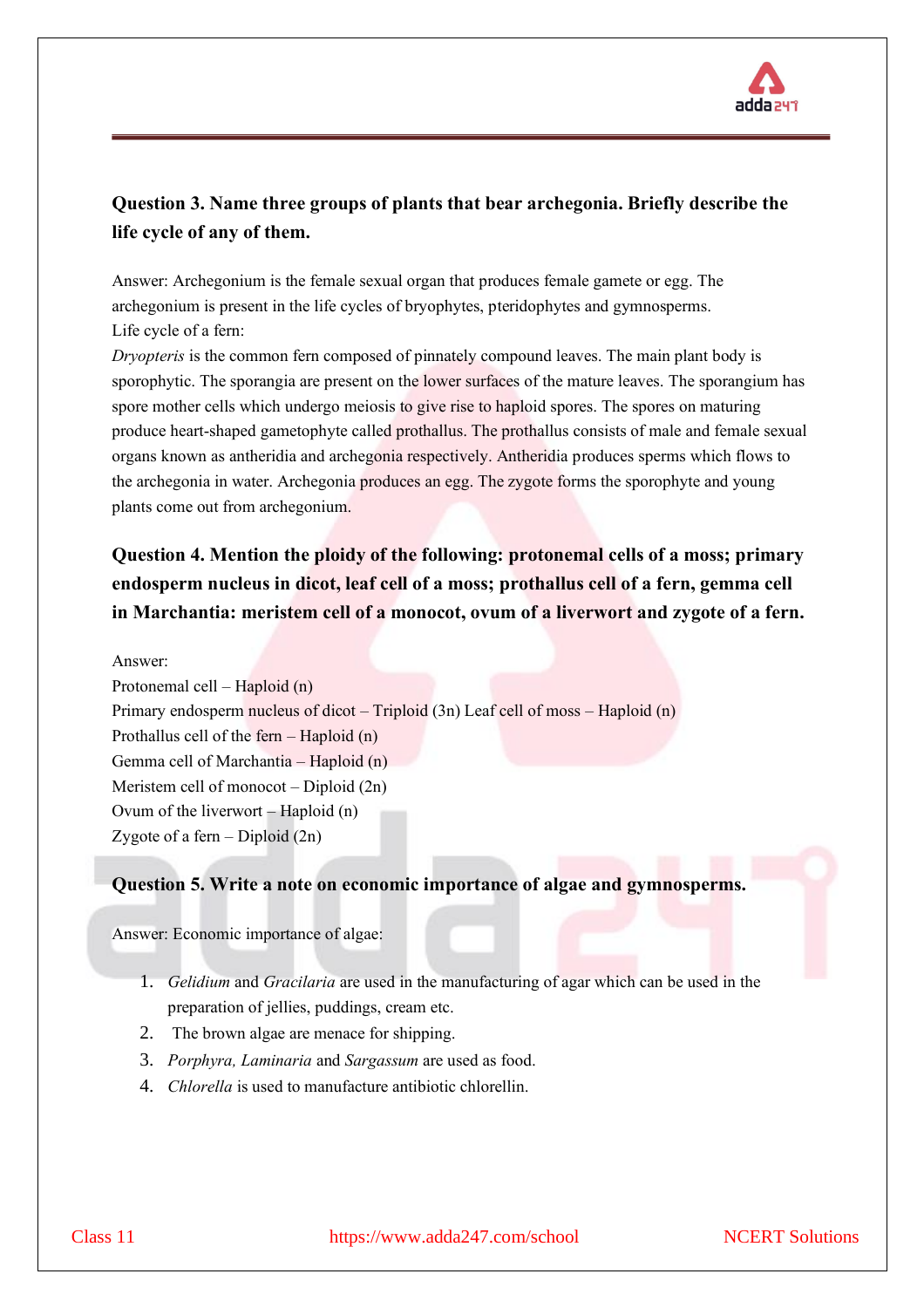

Economic importance of Gymnosperms:

(1) Conifers provide soft wood for construction, plywood, paper industry, etc. (2) *Pinus* seeds are edible.

(3) The saw dust of conifers are used in making linoleum and plastics.

(4) Ephedrine drug is obtained from Ephredra used in asthma.

(5) Used in silk industry to create silk and textiles.

### **Question 6. Both gymnosperms and angiosperms bear seeds, then why are they classified separately?**

Answer:

Gymnosperms and angiosperms are seed producing plants having diplontic life cycles. The seeds of the gymnosperms are naked as they donot have an outer covering of the fruit surrounding them. The angiosperm seeds are enclosed within the fruit and are not naked. The gymnosperms do not possess an ovary while in angiosperms the ovaries develop into fruits and

ovule develops into seeds after fertilisation.

### **Question 7. What is heterospory? Briefly comment on its significance. Give two examples.**

Answer: Heterospory is the condition in which two types of spores are borne on the same plant. The spores are different in size where the smaller one is known as the microspore while the larger one is known as the megaspore. The microspore develops to form male gametophytes while the megaspore develops to form female gametophyte.

The condition is essential for differentiation of male and female gametes. For example, *Selaginella* and *Salvinia.* 

**Question 8. Explain briefly the following terms with suitable examples:-**

#### **(i) protonema**

**(ii) antheridium**

**(iii) archegonium** 

**(iv) diplontic** 

**(v) sporophyll**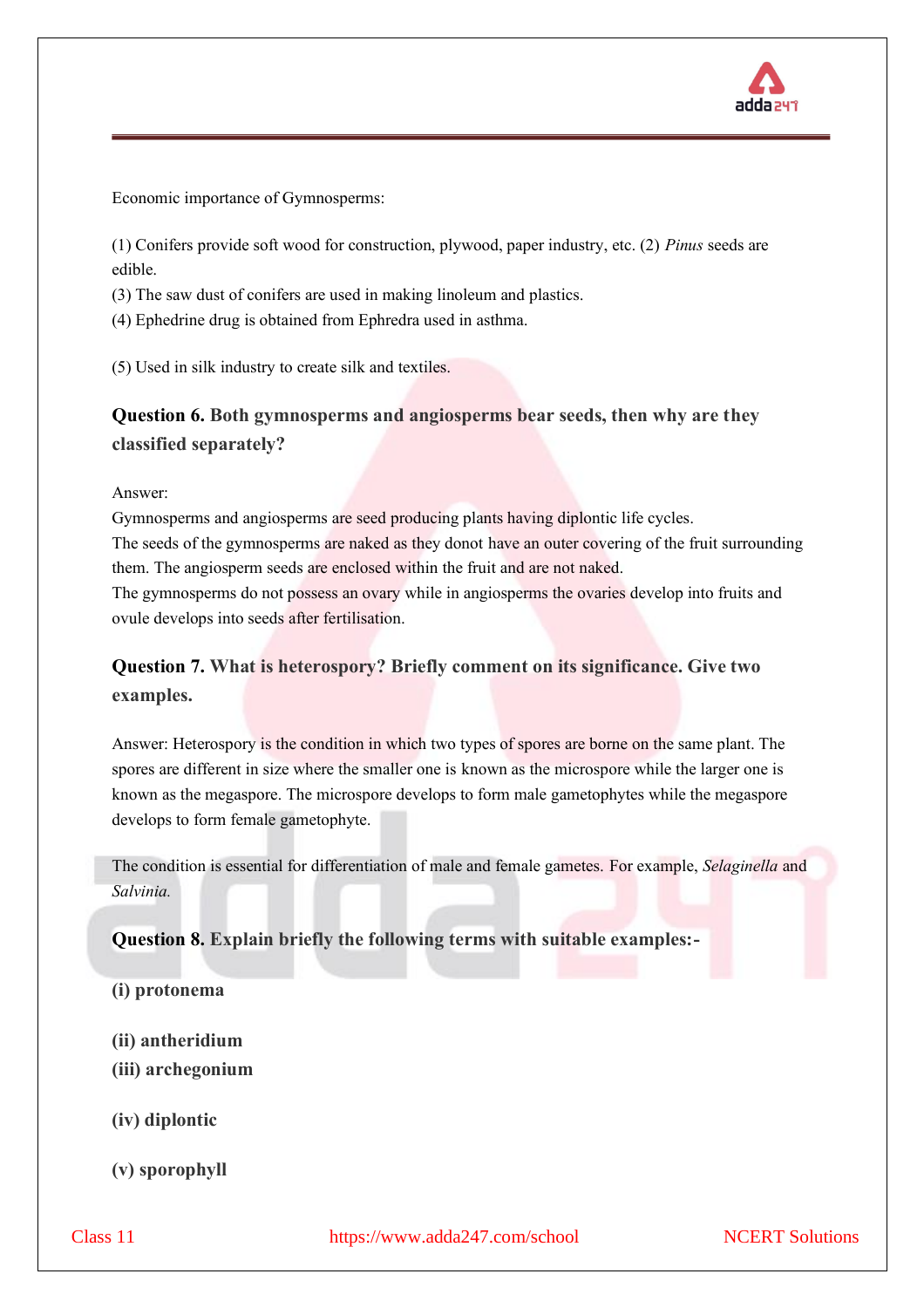

#### **(vi) isogamy**

Answer:

- i. Protonema: It is the juvenile, green, autotrophic filament like haploid, independent, gametophytic stage in the life cycle of mosses. It is produced from the germination of spores and gives rise to new gametophytic plants.
- ii. Antheridium: The male sex organ encapsulated in bryophytes and pteridophytes. It produces male gametes or antherozoids.
- iii. Archegonium: The female sex organs which are encapsulated in bryophytes, pteridophytes and gymnosperms. It produces a female gamete or egg or ovum.
- iv. Diplontic: The life cycle where the dominant free living phase is diploid (2n) and produces haploid gametes on meiosis. For example, *Fucus, Sargassum*.
- v. Sporophyll: The leaf bearing sporangia or sori. They can be either microsporophyll or megasporophyll. The sporophylls together form cones or strobili. For example, sporophyll of fern; Stamen and carpel of angiosperms.
- vi. Isogamy: The sexual reproduction where the fusion of gametes is similar in structure and function, for example, *Ulothrix*, *Ectocarpus*.

**Question 9. Differentiate between the following:-**

- **(i) red algae and brown algae**
- **(ii) liverworts and moss**
- **(iii) homosporous and heterosporous pteridophyte**
- **(iv) syngamy and triple fusion**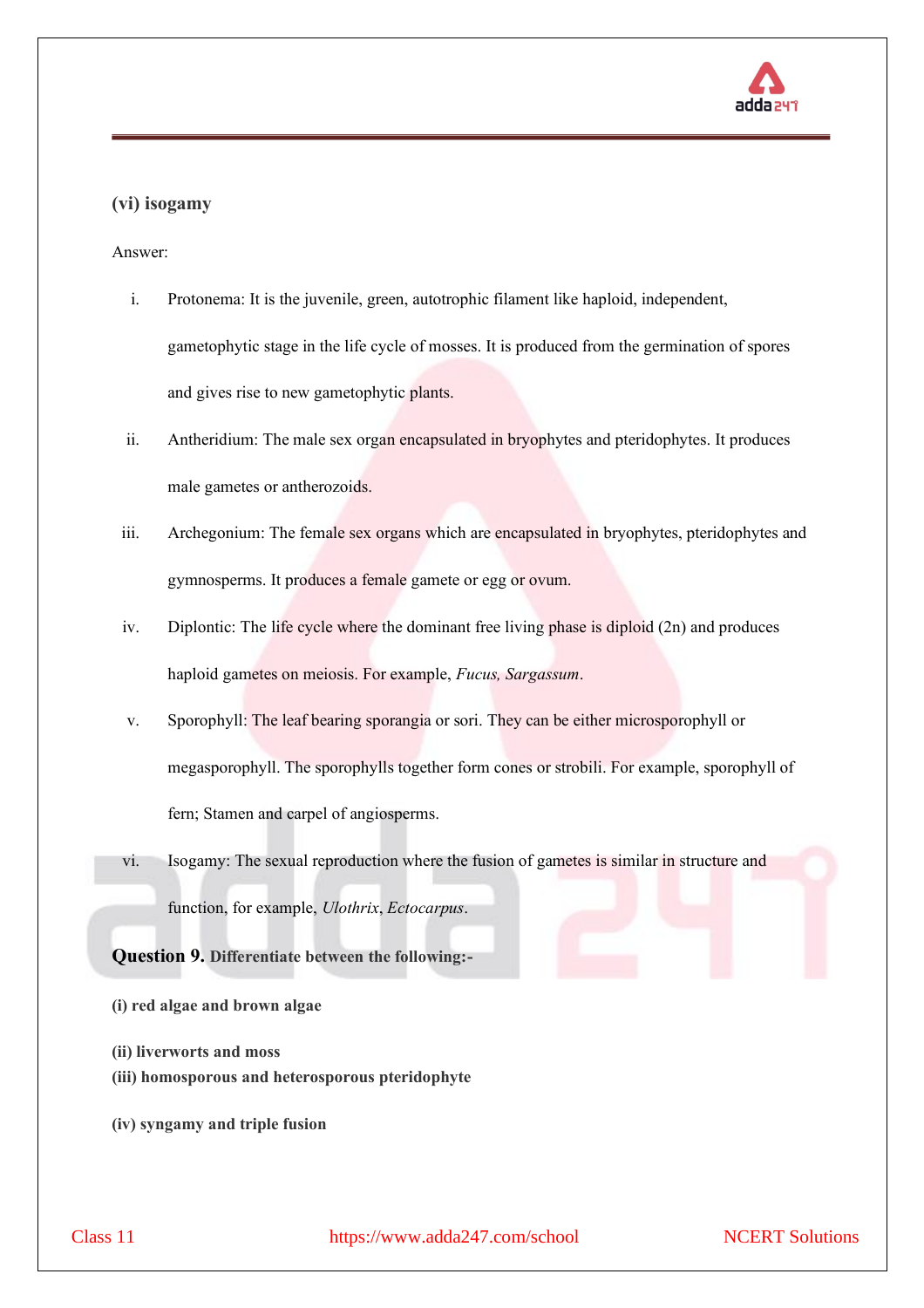

Answer: The differences are as follows:

(i) Red algae are classified under Rhodophyceae whereas the brown algae are classified under Phaeophyceae.

Red algae contain starch as the stored food material while brown algae stores food in the form of mannitol or laminarin

Red algae consists of chlorophyll a and d and phycoerythrin whereas brown algae contains chlorophyll a and c and fucoxanthin.

(ii) Liverworts have unicellular rhizoids whereas mosses have multicellular rhizoids. The scales are present in the liverworts while absent in mosses.

The body of liverworts is thalloid whereas of mosses are foliage with lateral branching.

(iii) Homosporous pteridophytes have spores of the same type but heterosporous have different types of spores.

Homosporous produce bisexual gametophytes whereas heterosporous produce unisexual gametophytes.

(iv) Syngamy is the fusion of male and female gametes whereas triple fusion is the fusion of male gamete with the diploid secondary nucleus in an angiosperm. Syngamy produces diploid zygote whereas triple fusion produces triploid primary endosperm.

#### **Question 10. How would you distinguish monocots from dicots?**

 $\sim$ 

 $\blacksquare$ 

Answer:

| <b>Monocots</b>                 | <b>Dicots</b>                    |
|---------------------------------|----------------------------------|
| Embryo has a single cotyledon.  | Embryo has two cotyledons.       |
| Pollen has a single furrow or   | Pollen has three furrows or      |
| pore.                           | pores.                           |
| The leaf veins are majorly      | The leaf veins are majorly       |
| parallel.                       | reticulated.                     |
| Adventitious roots are present. | Roots develop from the radicle.  |
| Secondary growth is absent.     | Secondary growth is present.     |
| Stem vascular bundles are       | Stem vascular bundles in a ring. |
| scattered.                      |                                  |
| Vascular cambium is absent.     | Vascular cambium is present.     |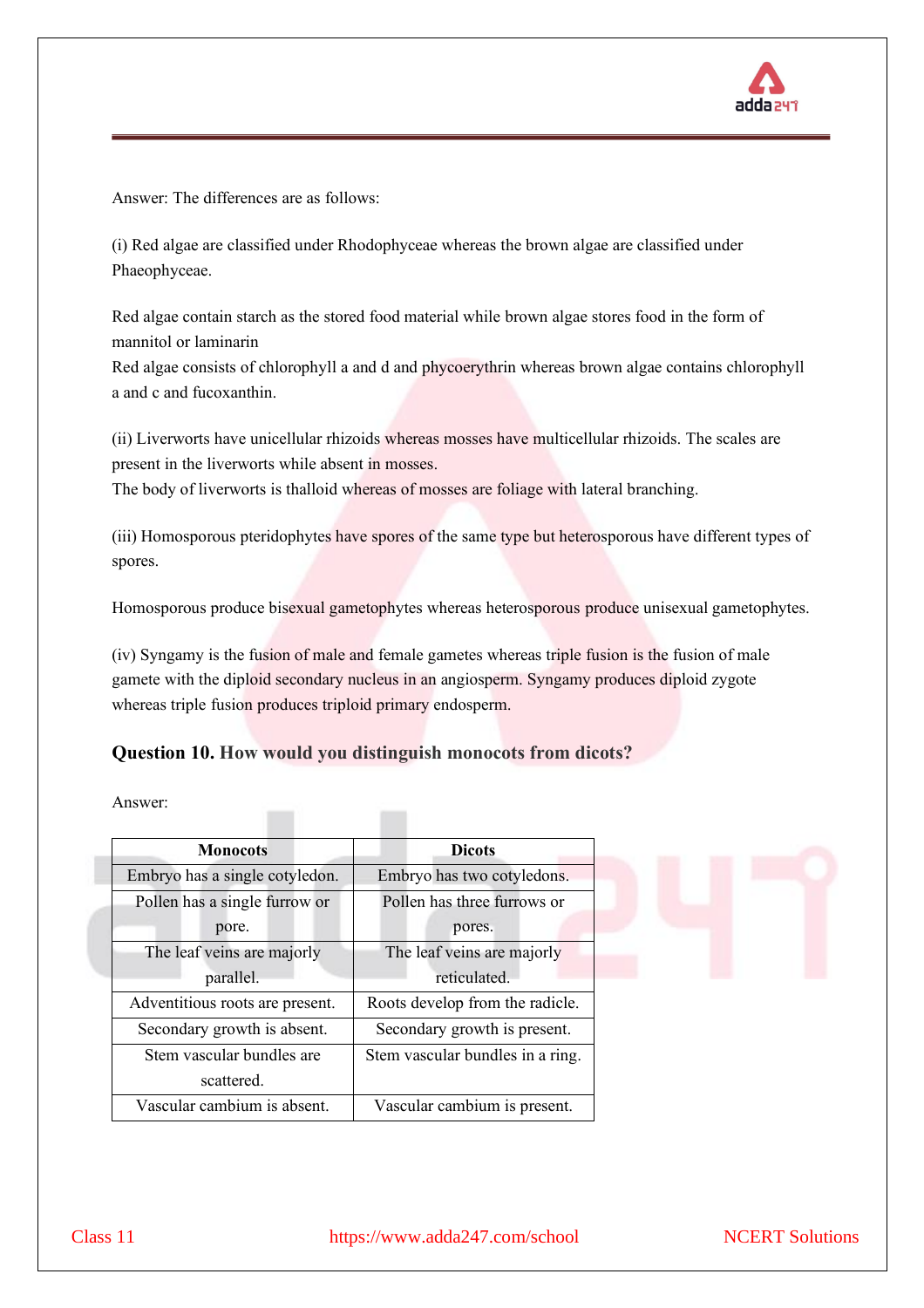### **Question 11. Match the following (column I with column II)**

| Column I          | <b>Column II</b>  |
|-------------------|-------------------|
| (a) Chlamydomonas | (i) Moss          |
| (b) Cycas         | (ii) Pteridophyte |
| $(c)$ Selaginella | (iii) Algae       |
| $(d)$ Sphagnum    | (iv) Gymnosperm   |

Answer:

| (a) Chlamydomonas | (iii) Algae      |
|-------------------|------------------|
| (b) Cycas         | (iv) Gymnosperm  |
| (c) Selaginella   | (ii)Pteridophyte |
| (d) Sphagnum      | $(i)$ Moss       |

**Question 12. Describe the important characteristics of gymnosperms.** 

Answer: The characteristics of gymnosperms:

(1) Gymnosperms are the plants with naked seeds that is the seeds are not enclosed in fruits.

(2) The plant body ranges from medium to tall trees and shrubs.

(3) The root type is tap root. Coralloid roots are present in *Cycas* which are associated with nitrogen fixing bacteria.

(4) The leaves can be simple or compound. They are needle like with thick cuticle and sunken stomata to prevent loss of water.

(5) The stem can be branched or unbranched.

(6) Flowers are absent. Microsporophylls and megaporophylls are arranged to form compact male and female cones.